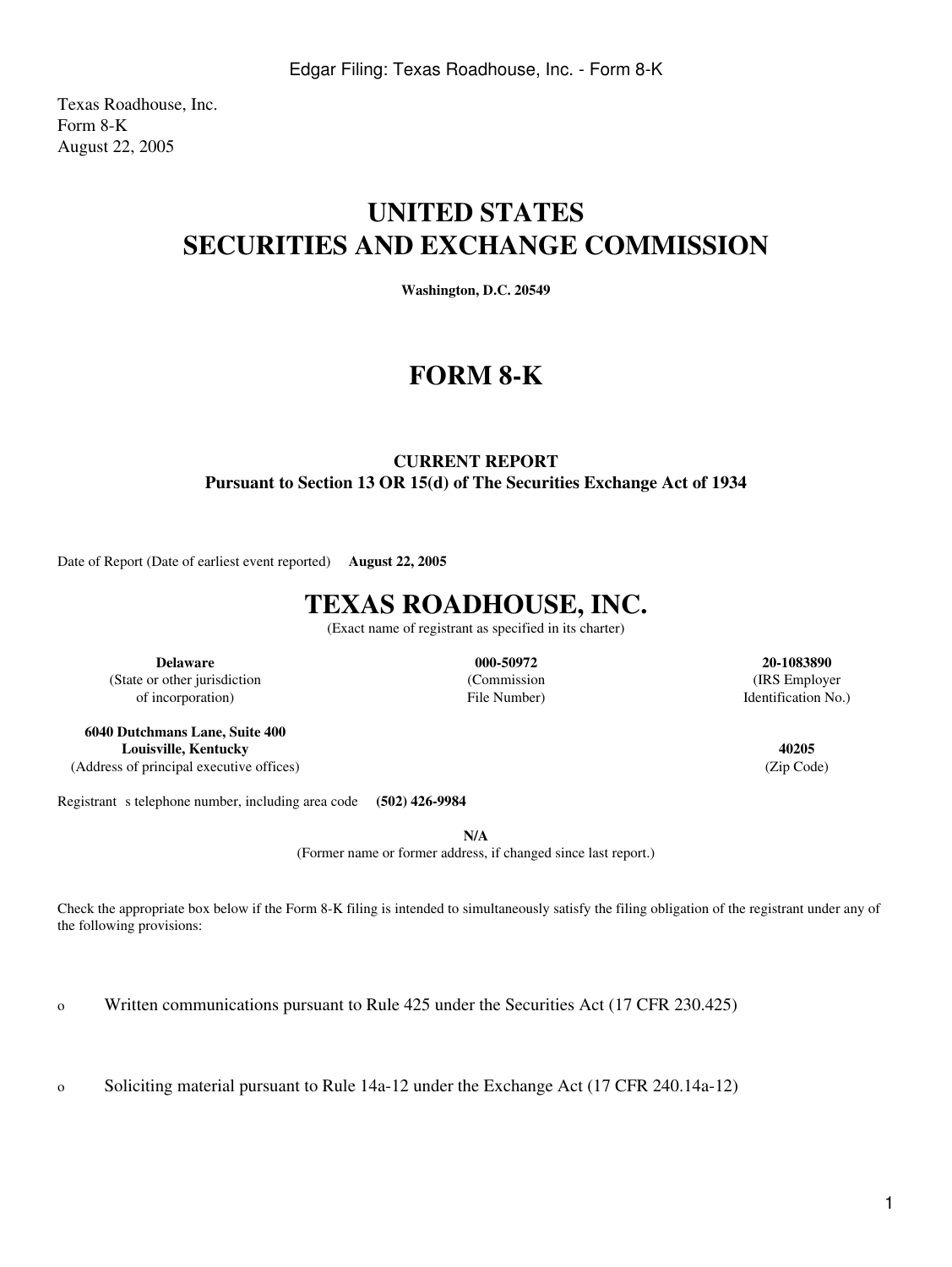o Pre-commencement communications pursuant to Rule 14d-2(b) under the Exchange Act (17 CFR 240.14d-2(b))

o Pre-commencement communications pursuant to Rule 13e-4(c) under the Exchange Act (17 CFR 240.13e-4(c))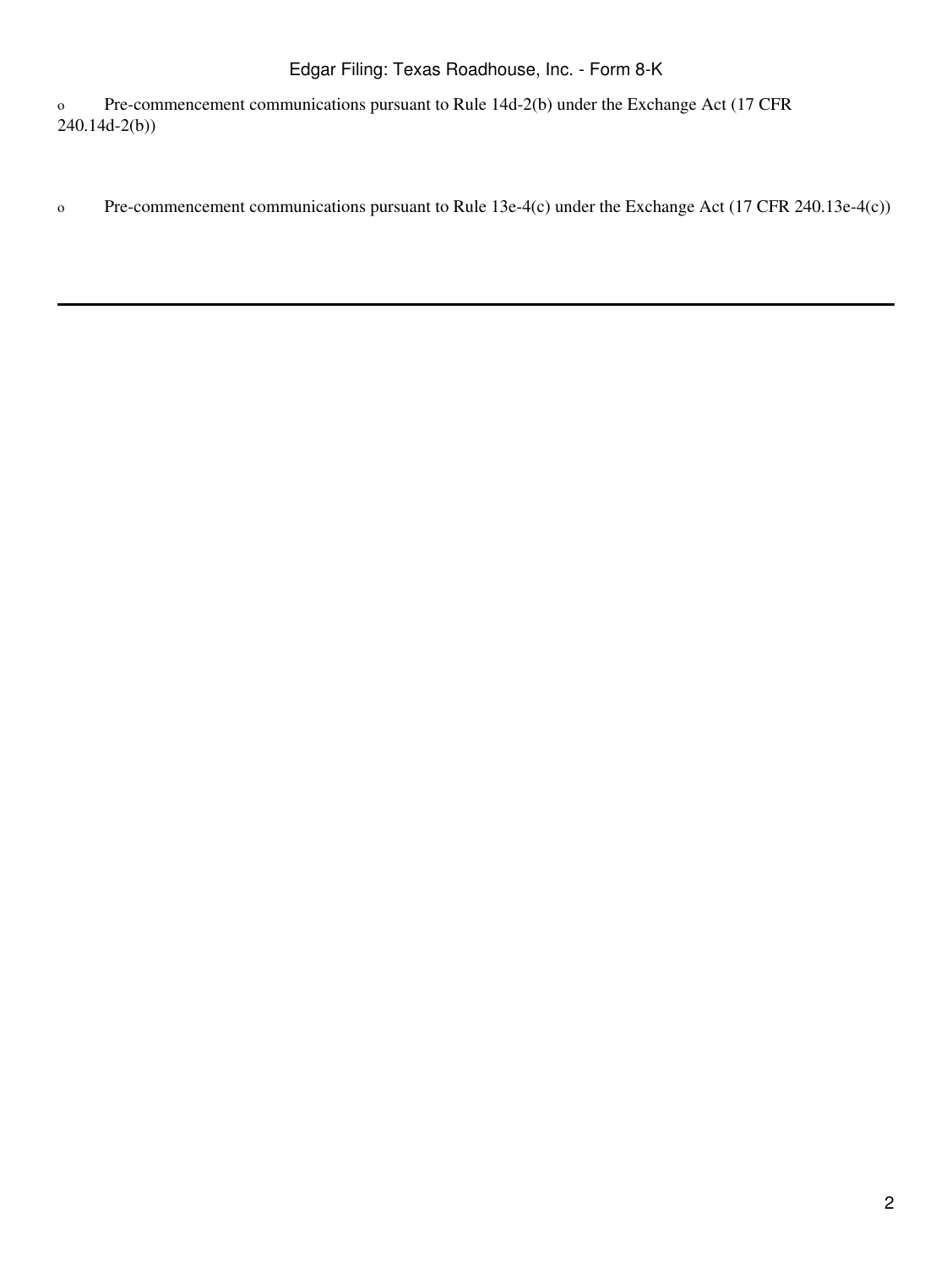#### ITEM 8.01 OTHER EVENTS

On August 22, 2005, Texas Roadhouse, Inc. (the Company) issued a press release announcing a two-for-one stock split of its outstanding shares of Class A and Class B common stock payable in the form of a 100% stock dividend to shareholders of record on September 6, 2005. Attached to this Current Report on Form 8-K as Exhibit 99.1 is a copy of such press release.

ITEM 9.01. FINANCIAL STATEMENTS AND EXHIBITS

(C) EXHIBITS

99.1 Press Release dated August 22, 2005.

2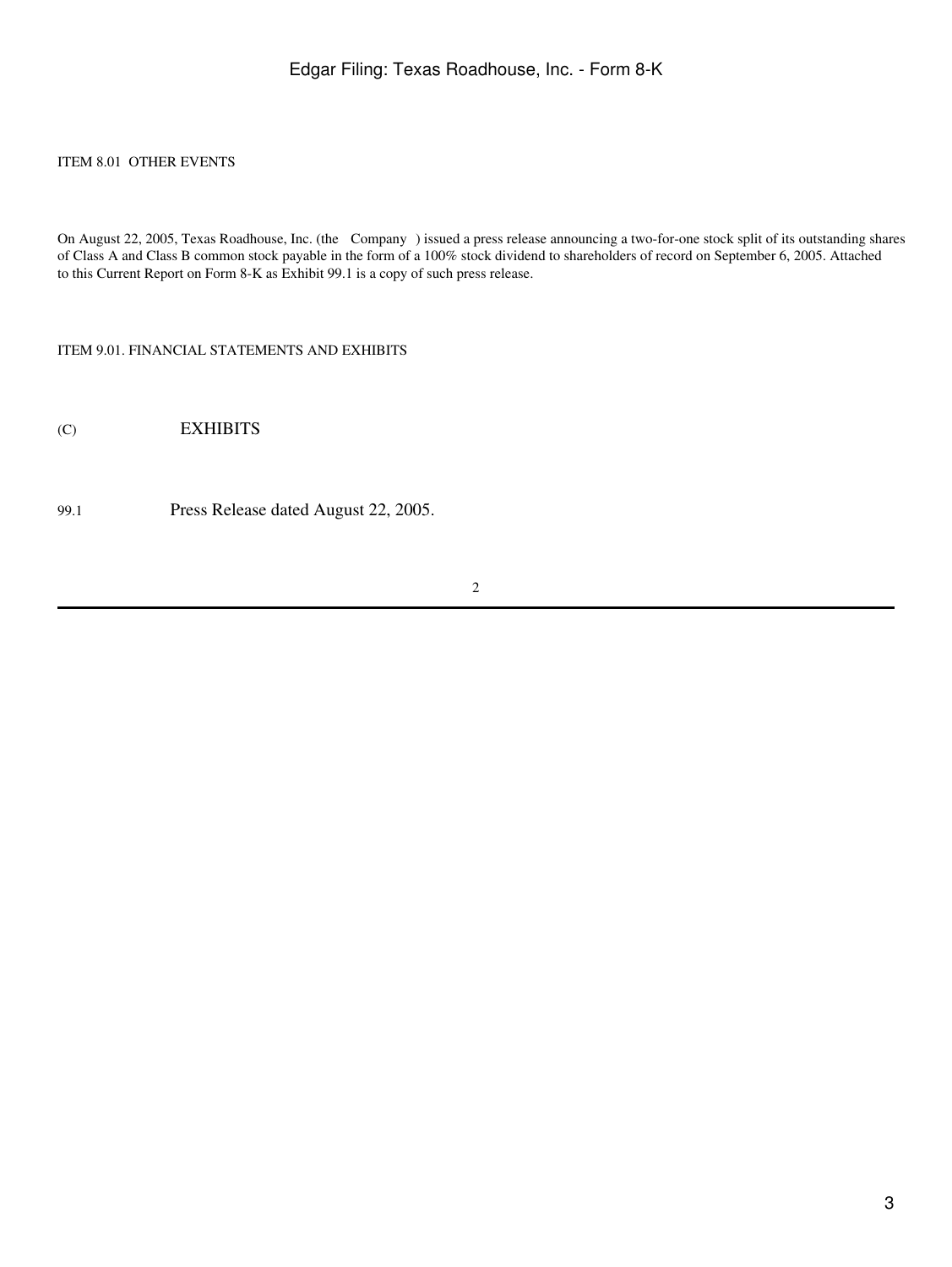### Edgar Filing: Texas Roadhouse, Inc. - Form 8-K

#### SIGNATURE

Pursuant to the requirements of the Securities Exchange Act of 1934, the registrant has duly caused this report to be signed on its behalf by the undersigned thereunto duly authorized.

TEXAS ROADHOUSE, INC.

Date: August 22, 2005 By: /s/ G. J. Hart G. J. Hart President & CEO

3